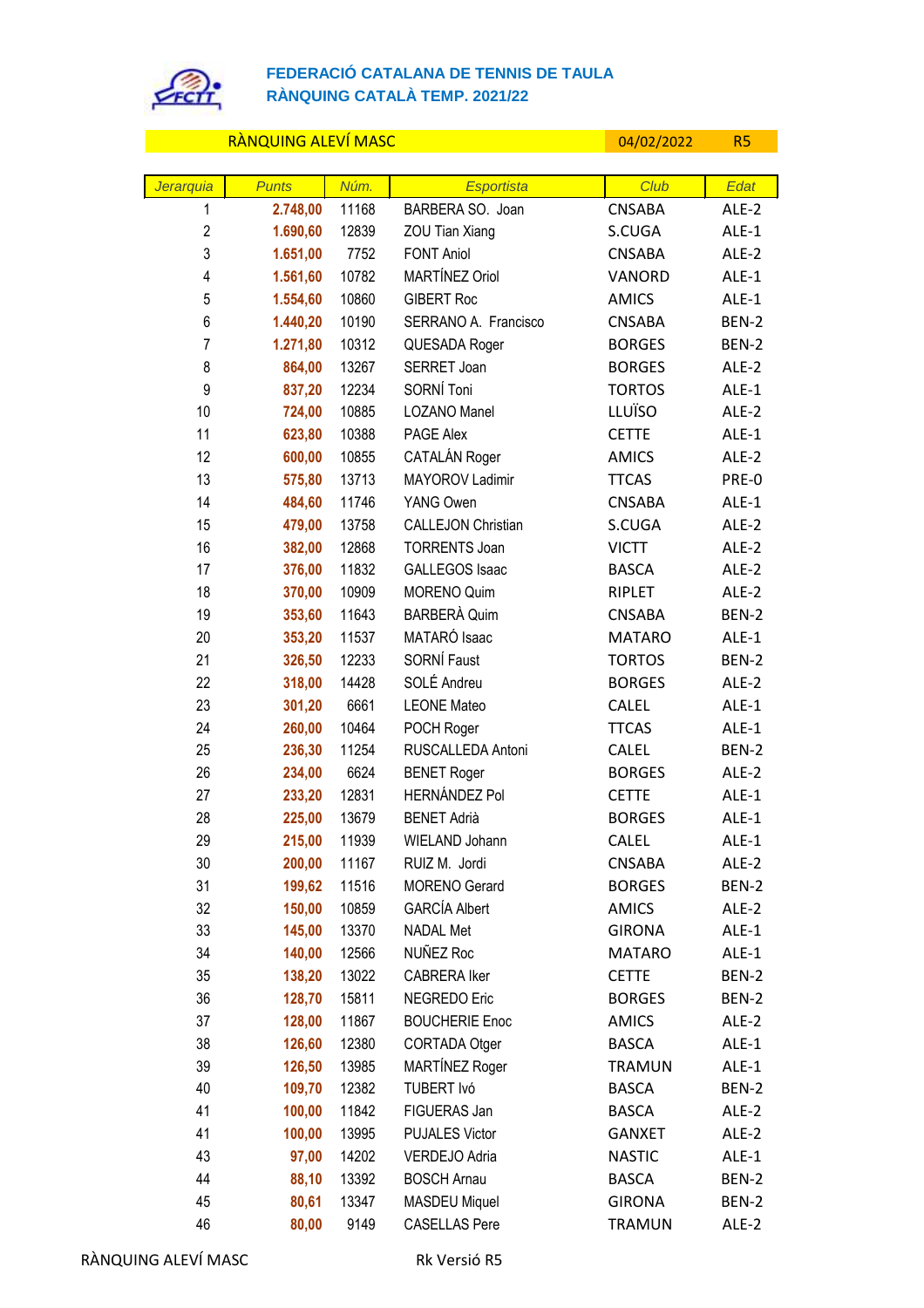|                 | RÀNQUING ALEVÍ MASC   |               |                                     | 04/02/2022            | R <sub>5</sub> |
|-----------------|-----------------------|---------------|-------------------------------------|-----------------------|----------------|
|                 |                       |               |                                     |                       |                |
| Jerarquia<br>46 | <b>Punts</b><br>80,00 | Núm.<br>14268 | <b>Esportista</b><br>MARTINEZ Jordi | Club<br><b>GANXET</b> | Edat<br>ALE-1  |
| 46              | 80,00                 | 12395         | <b>MARTÍN Aleix</b>                 | <b>ESCCTF</b>         | ALE-2          |
| 49              | 76,00                 | 14611         | <b>HERMIDA Aleix</b>                | <b>CETTE</b>          | BEN-2          |
| 50              | 72,00                 | 10826         | SAMPEDRO Yerai                      | <b>GANXET</b>         | ALE-1          |
| 51              | 69,00                 | 15279         | MARTÍNEZ Rafael                     | <b>CAMBRI</b>         | BEN-1          |
| 52              | 68,00                 | 12725         | SOLER Blai                          | <b>MOLLSA</b>         | ALE-2          |
| 53              | 65,20                 | 14223         | GRANADOS Joan                       | <b>CTTBDN</b>         | BEN-1          |
| 54              | 64,40                 | 13971         | ZHOU Yu                             | <b>CTTBCN</b>         | BEN-1          |
| 55              | 60,00                 | 12726         | CASTELLÓ Marc                       | <b>MOLLSA</b>         | BEN-2          |
| 56              | 58,00                 | 14179         | <b>CARACUEL Daniel</b>              | <b>AMICS</b>          | BEN-2          |
| 57              | 55,20                 | 13520         | <b>VILA Josep</b>                   | <b>CNSABA</b>         | BEN-1          |
| 58              | 52,00                 | 14891         | <b>PROUS Gerard</b>                 | <b>GANXET</b>         | ALE-2          |
| 59              | 49,50                 | 13244         | <b>HORMIGON Aniol</b>               | <b>TORELL</b>         | BEN-1          |
| 60              | 48,00                 | 13593         | RUIZ Guillem                        | LLUÏSO                | ALE-2          |
| 61              | 48,00                 | 13369         | <b>AMANTIA Liam</b>                 | <b>CTTBDN</b>         | BEN-2          |
| 62              | 47,00                 | 15045         | <b>BAQUEDANO Bruno</b>              | <b>GANXET</b>         | ALE-2          |
| 63              | 45,00                 | 15069         | <b>LLOVET Arnau</b>                 | S.CUGA                | ALE-1          |
| 64              | 42,00                 | 14597         | <b>TORRENTE Eudald</b>              | <b>CTTBDN</b>         | BEN-1          |
| 65              | 40,00                 | 14015         | SOLA Roger                          | <b>CTGALI</b>         | BEN-1          |
| 65              | 40,00                 | 14287         | <b>BALAGUER Rafel</b>               | ATEN82                | ALE-1          |
| 65              | 40,00                 | 11640         | ROS Guillem                         | RIPLET                | ALE-1          |
| 68              | 39,10                 | 13885         | <b>CORBELLA Bernat Benigne</b>      | <b>BASCA</b>          | BEN-2          |
| 69              | 36,00                 | 13478         | <b>CARMONA Daniel</b>               | LLUÏSO                | BEN-1          |
| 69              | 36,00                 | 13776         | <b>GARCIA Eudald</b>                | <b>MOLLSA</b>         | BEN-2          |
| 69              | 36,00                 | 14474         | <b>VILELLA Marti</b>                | VANORD                | ALE-2          |
| 72              | 35,00                 | 13382         | AGUILERA Alejandro                  | <b>CNSABA</b>         | BEN-1          |
| 72              | 35,00                 | 15052         | FERNÁNDEZ Jan                       | <b>NASTIC</b>         | PRE-0          |
| 74              | 33,50                 | 15050         | COFIÑO Luis                         | <b>GANXET</b>         | ALE-2          |
| 75              | 32,00                 | 14650         | <b>PETER Patrick</b>                | <b>GANXET</b>         | ALE-1          |
| 76              | 29,70                 | 10967         | <b>MACHÍN Marc</b>                  | <b>TRAMUN</b>         | BEN-2          |
| 77              | 29,20                 | 10853         | MAMPEL N. Ramon                     | <b>AMICS</b>          | BEN-2          |
| 78              | 27,00                 | 13838         | <b>TORRADEFLOT Ricard</b>           | <b>BORGES</b>         | BEN-2          |
| 78              | 27,00                 | 14001         | ALENTÀ Cesc                         | <b>BORGES</b>         | BEN-2          |
| 78              | 27,00                 | 15327         | <b>GARCIA Dilan</b>                 | <b>GANXET</b>         | BEN-2          |
| 81              | 26,00                 | 14469         | <b>VERGÉS Guillem</b>               | <b>TRAMUN</b>         | BEN-2          |
| 81              | 26,00                 | 14540         | <b>DENISOV Nikita</b>               | <b>GANXET</b>         | ALE-2          |
| 81              | 26,00                 | 15237         | RADU Victor                         | <b>GANXET</b>         | ALE-2          |
| 84              | 24,00                 | 14002         | ALENTÀ Unai                         | <b>BORGES</b>         | PRE-0          |
| 84              | 24,00                 | 15563         | SABLON Leo                          | <b>NASTIC</b>         | BEN-2          |
| 86              | 20,00                 | 10899         | <b>COROMINA Bruno</b>               | LLUÏSO                | ALE-2          |
| 86              | 20,00                 | 13330         | <b>SERRA Pol</b>                    | <b>MOLLSA</b>         | ALE-2          |
| 86              | 20,00                 | 14278         | <b>IBAÑEZ Marcos</b>                | <b>ESCCTF</b>         | ALE-2          |
| 89              | 16,00                 | 14003         | SERRANO Àlvaro                      | <b>BORGES</b>         | ALE-1          |
| 90              | 13,00                 | 13344         | PONS Nil                            | <b>VILABL</b>         | ALE-2          |
| 91              | 10,00                 | 14481         | LOPEZ Iker                          | <b>GANXET</b>         | ALE-2          |
| 91              | 10,00                 | 14866         | <b>BEIMERS Daniël</b>               | <b>TRAMUN</b>         | ALE-1          |
| 93              | 7,50                  | 12891         | <b>ARMENTEROS Dario</b>             | ATEN82                | ALE-2          |
| 94              | 6,60                  | 12701         | POCH Joel                           | <b>TTCAS</b>          | BEN-1          |
| 94              | 6,60                  | 14376         | CERCADILLO Nil                      | <b>BISBAL</b>         | ALE-1          |